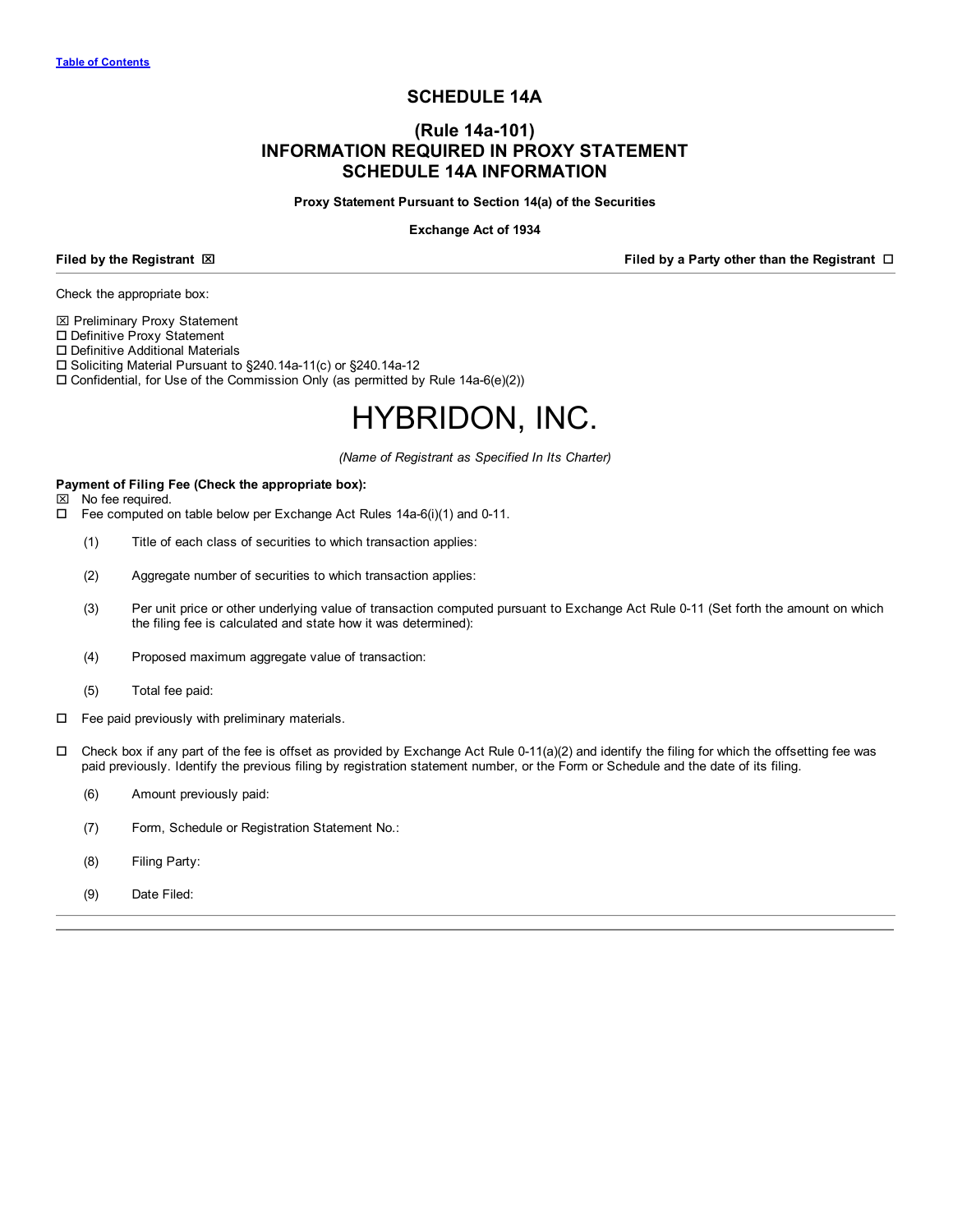# **HYBRIDON, INC.**

#### **345 Vassar Street Cambridge, Massachusetts 02139**

#### **NOTICE OF SPECIAL MEETING OF STOCKHOLDERS To Be Held on November 20, 2003**

<span id="page-1-0"></span>A Special Meeting of the Stockholders of Hybridon, Inc. (the "Company") will be held on Thursday, November 20, 2003 at 10:00 a.m., local time, at the Hyatt Hotel, 575 Memorial Drive, Cambridge, Massachusetts (the "Special Meeting"), for the purpose of considering and voting upon the following matters:

- 1. To approve amendments to the Company's Restated Certificate of Incorporation that would:
	- reduce the liquidation preference of the Company's Series A convertible preferred stock from \$100 per share to \$1 per share;
	- reduce the annual dividend on the Company's Series A convertible preferred stock from 6.5% per annum to 1.0% per annum; and
	- increase the number of shares of the Company's common stock issuable upon conversion of the Company's Series A convertible preferred stock by 25% over the number of shares of the Company's common stock that would otherwise be issuable upon conversion of the Company's Series A convertible preferred stock under the Company's Restated Certificate of Incorporation for a 30-day period following the filing of a Certificate of Amendment to Restated Certificate of Incorporation effecting the amendments to the Company's Restated Certificate of Incorporation.
- 2. To transact such other business as may properly come before the Special Meeting or any adjournment thereof.

The Board of Directors presently has no knowledge of any other business to be transacted at the Special Meeting or any adjournment thereof.

The Board of Directors has fixed the close of business on October 6, 2003 as the record date for the determination of stockholders entitled to receive notice of and to vote at the Special Meeting or any adjournment thereof.

By Order of the Board of Directors,

Robert G. Andersen, *Secretary*

Cambridge, Massachusetts

, 2003

**WHETHER OR NOT YOU PLAN TO ATTEND THE MEETING, PLEASE PROMPTLY COMPLETE, DATE, SIGN AND RETURN THE ENCLOSED PROXY IN THE ACCOMPANYING ENVELOPE IN ORDER TO ASSURE REPRESENTATION OF YOUR SHARES. NO POSTAGE NEED BE AFFIXED IF THE PROXY IS MAILED IN THE UNITED STATES.**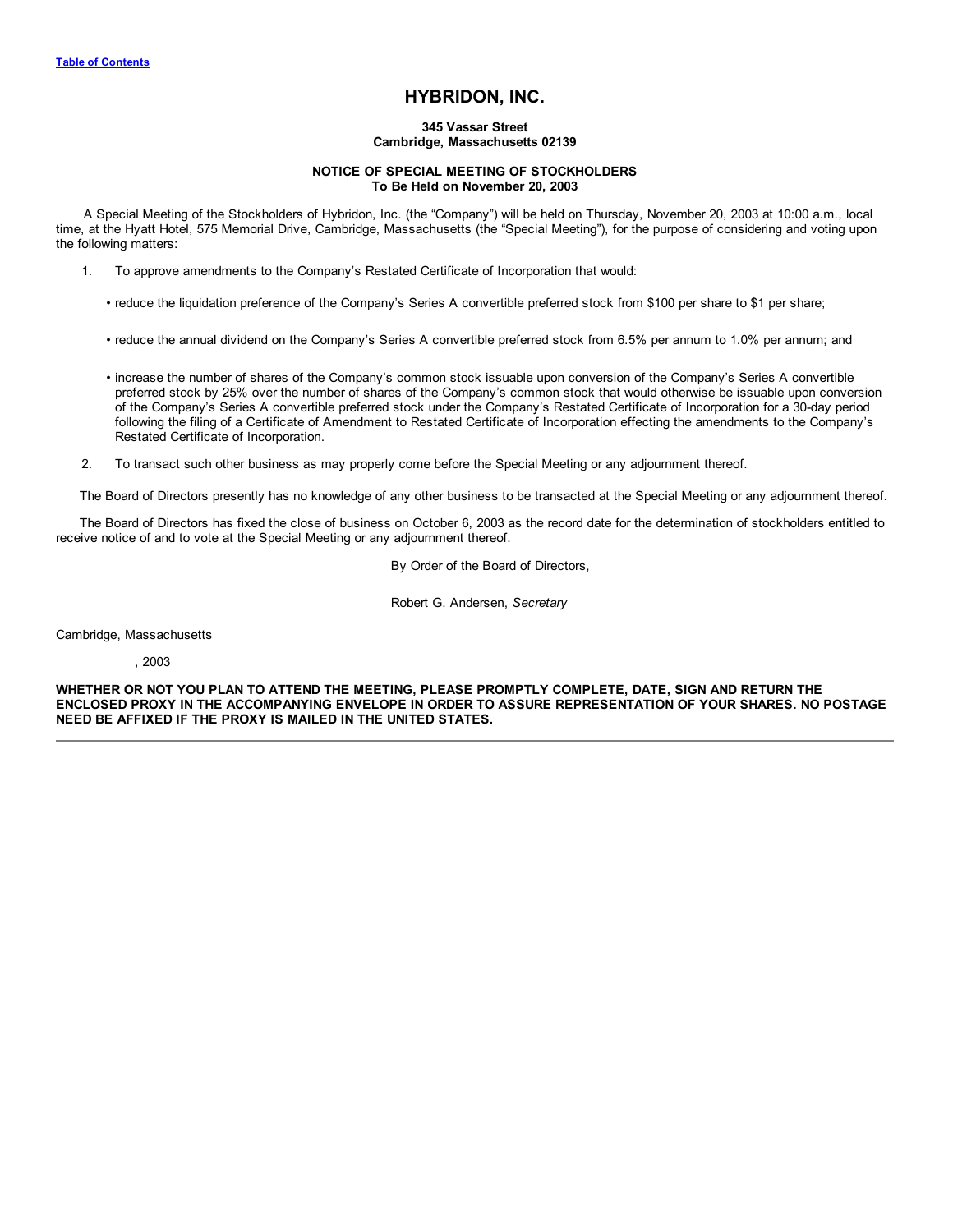# **TABLE OF CONTENTS**

NOTICE OF SPECIAL MEETING OF [STOCKHOLDERS](#page-1-0) PROXY STATEMENT FOR THE SPECIAL MEETING OF [STOCKHOLDERS](#page-3-0) Voting [Securities](#page-3-0) and Votes Required Proposal 1 -- To Approve an Amendment to the Certificate of [Incorporation](#page-4-0) SECURITY OWNERSHIP OF CERTAIN BENEFICIAL OWNERS AND [MANAGEMENT](#page-8-0) OTHER [MATTERS](#page-11-0) WHERE YOU CAN FIND MORE [INFORMATION](#page-12-0)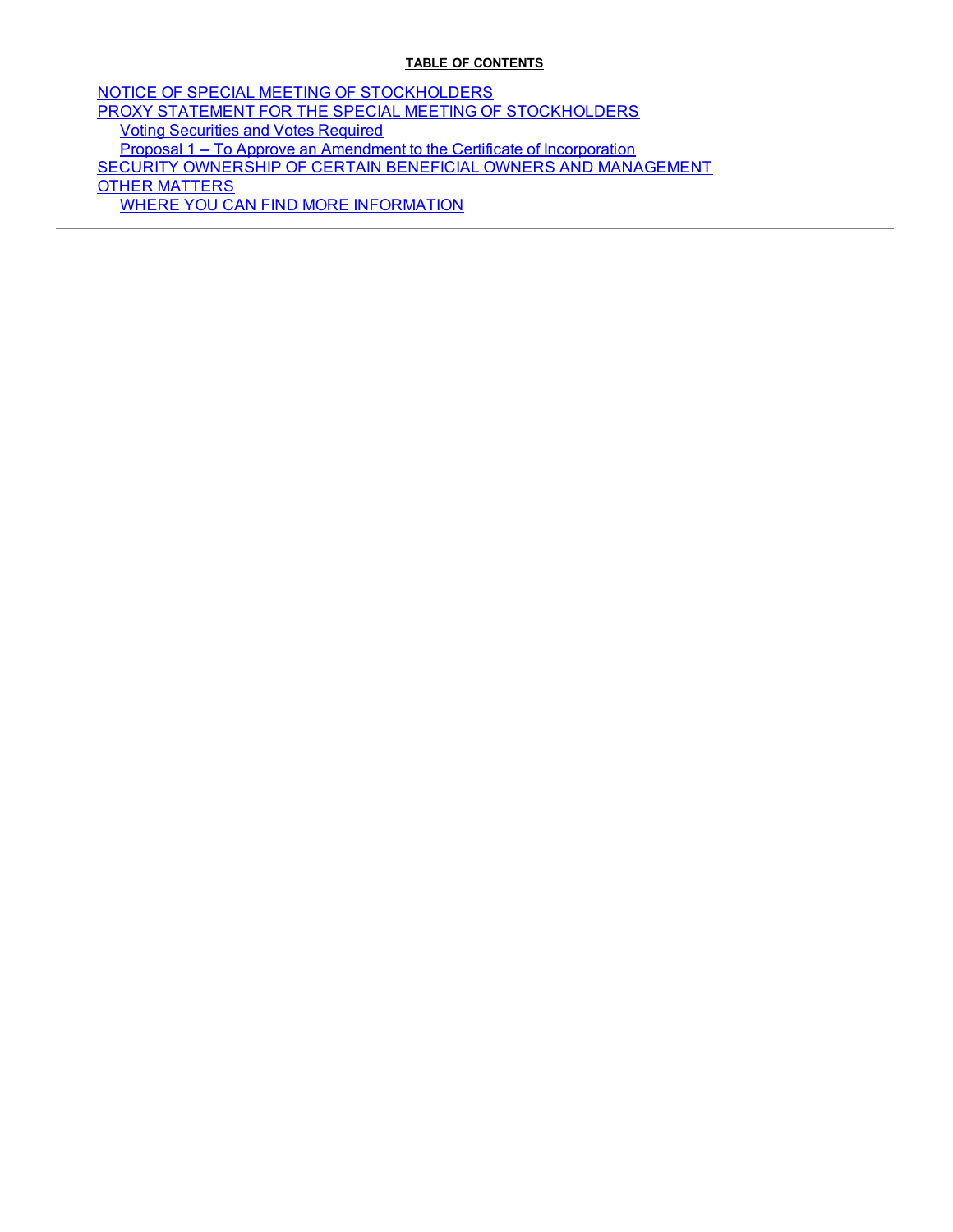# **HYBRIDON, INC.**

**345 Vassar Street Cambridge, Massachusetts 02139**

#### **PROXY STATEMENT FOR THE SPECIAL MEETING OF STOCKHOLDERS To Be Held on November 20, 2003**

<span id="page-3-0"></span>This Proxy Statement and the enclosed form of proxy are being furnished by the Board of Directors of Hybridon, Inc. ("Hybridon" or the "Company") in connection with the Company's Special Meeting of Stockholders (the "Special Meeting") to be held on Thursday, November 20, 2003 at 10:00 a.m., local time, at the Hyatt Hotel, 575 Memorial Drive, Cambridge, Massachusetts or any adjournment of the Special Meeting.

All shares represented by proxy will be voted in accordance with the instructions of the stockholder. If no instructions are provided, proxies will be voted in favor of the matter set forth in the accompanying Notice of Special Meeting. A stockholder may revoke a proxy at any time before its exercise by delivery of a written revocation or a subsequently dated proxy to the Secretary of the Company or by voting in person at the Special Meeting. Attendance at the Special Meeting will not itself be deemed to revoke a proxy unless the stockholder gives affirmative notice at the Special Meeting that the stockholder intends to revoke the proxy and vote in person.

#### The Notice of the Special Meeting, this Proxy Statement and the enclosed proxy are being mailed to stockholders on or about **, 2003.**

#### **Voting Securities and Votes Required**

On October 6, 2003, the record date for determination of stockholders entitled to notice of and to vote at the Special Meeting, there were outstanding and entitled to vote shares of the Company's common stock, \$0.001 par v shares of the Company's common stock, \$0.001 par value per share (the "Common Stock"), and shares of the Company's Series A convertible preferred stock, \$0.01 par value per share (the "Series A Preferred Stock"). The holders of Common Stock and Series A Preferred Stock will vote as separate classes on the proposed amendments to the Company's Restated Certificate of Incorporation, as amended (the "Certificate of Incorporation"). Each share of Common Stock entitles the holder to one vote on the approval of the proposed amendments. Each share of Series A Preferred Stock entitles the holder to one vote on the approval of the proposed amendments.

The presence, in person or by proxy, of the holders of

- a majority of all shares of Common Stock entitled to vote at the Special Meeting, and
- a majority of all shares of Series A Preferred Stock entitled to vote at the Special Meeting,

shall constitute a quorum for the transaction of business at the Special Meeting. Shares that abstain or do not vote with respect to the matter presented for stockholder approval such as broker non-votes as described below, shall be counted as present for the purpose of determining whether a quorum is present. The approval of the amendments to the Certificate of Incorporation requires the affirmative vote of the holders of:

- a majority of the outstanding shares of Common Stock entitled to vote at the Special Meeting; and
- a majority of the outstanding shares of Series A Preferred Stock entitled to vote at the Special Meeting.

Shares will not be counted as votes in favor of the proposed amendments to the Certificate of Incorporation, if the holder of the shares abstains from voting on the matter or if the shares are held in "street name" by brokers or nominees who indicate on their proxies that they do not have discretionary authority to vote such shares as to the matter ("broker non-votes"). Accordingly, abstentions and broker non-votes by holders of Common Stock or Series A Preferred Stock will count as a vote against the approval of the amendment to the Certificate of Incorporation.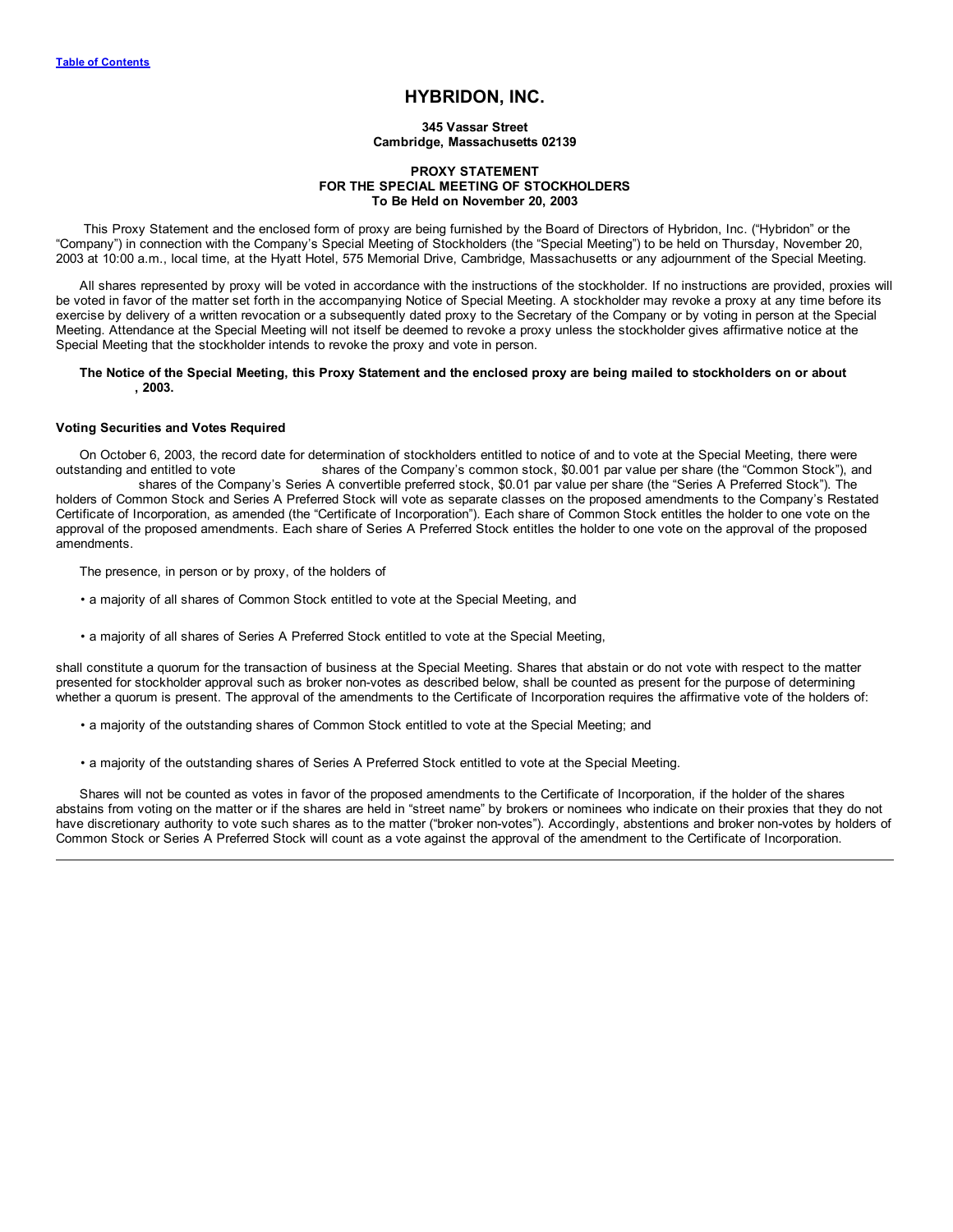<span id="page-4-0"></span>As of the record date, the Company had entered into voting agreements with the holders of 59.3% of the outstanding shares of Series A Preferred Stock pursuant to which the holders of these shares of Series A Preferred Stock agreed to vote their shares in favor of the proposed amendments to the Certificate of Incorporation. The vote of these holders will be sufficient to provide the required approval from the holders of Series A Preferred Stock for the amendments to the Certificate of Incorporation, but the amendments will still need to be **approved by the holders of the Common Stock voting separately.**

#### **Proposal 1 — To Approve an Amendment to the Certificate of Incorporation**

#### *Overview*

At the Special Meeting, the Company's stockholders will be asked to approve amendments to the Certificate of Incorporation as set forth in the Certificate of Amendment of Restated Certificate of Incorporation of Hybridon, Inc., attached hereto as *Exhibit A*, that would:

- reduce the liquidation preference of the Series A Preferred Stock from \$100 per share to \$1 per share;
- reduce the annual dividend on the Series A Preferred Stock from 6.5% per annum to 1.0% per annum; and
- increase the number of shares of Common Stock issuable upon conversion of the Series A Preferred Stock by 25% over the number of shares of Common Stock that would otherwise be issuable upon conversion of the Series A Preferred Stock for a 30-day period following the filing of the Certificate of Amendment to the Certificate of Incorporation effecting the amendments to the Certificate of Incorporation (for example, as of September 1, 2003, 23.53 shares of Common Stock were issuable upon conversion of each share of Series A Preferred Stock; during the 30-day period following the filing of the Certificate of Amendment to the Certificate of Incorporation 29.41 shares of Common Stock would be issuable upon conversion of each share of Series A Preferred Stock).

#### *Reasons to Approve the Amendments to the Company's Certificate of Incorporation*

The purpose of the amendments to the Certificate of Incorporation is to create incentives for the holders of the Series A Preferred Stock to convert their shares of Series A Preferred Stock into shares of Common Stock, while at the same time reducing the financial implications to the Company and, in particular, to the holders of Common Stock (which ranks junior to the Series A Preferred Stock) of the remaining Series A Preferred Stock. The Board believes that the amendments to the Certificate of Incorporation and the anticipated subsequent conversion of a significant number of shares of Series A Preferred Stock will simplify the Company's balance sheet and capital structure and, as a result, have the following effects:

- the Common Stock of the Company will be more attractive to investors;
- the Company's ability to issue equity to the capital markets, if it chooses to do so, will be enhanced; and
- the Company will be able to broaden its Common Stock investor base, particularly among institutional investors.

The amendments to the Certificate of Incorporation were required by the investors in the Company's August 2003 private placement of Common Stock and warrants to purchase Common Stock from which the Company received gross proceeds of approximately \$14.6 million and net proceeds of approximately \$13.1 million. In connection with the private placement, the Company undertook to obtain the agreement of the holders of a majority of the outstanding shares of Series A Preferred Stock to vote in favor of the amendments to the Certificate of Incorporation as a condition to the closing of the private placement. In addition, the Company agreed to call this Special Meeting for the purpose of seeking stockholder approval of the amendments to the Certificate of Incorporation.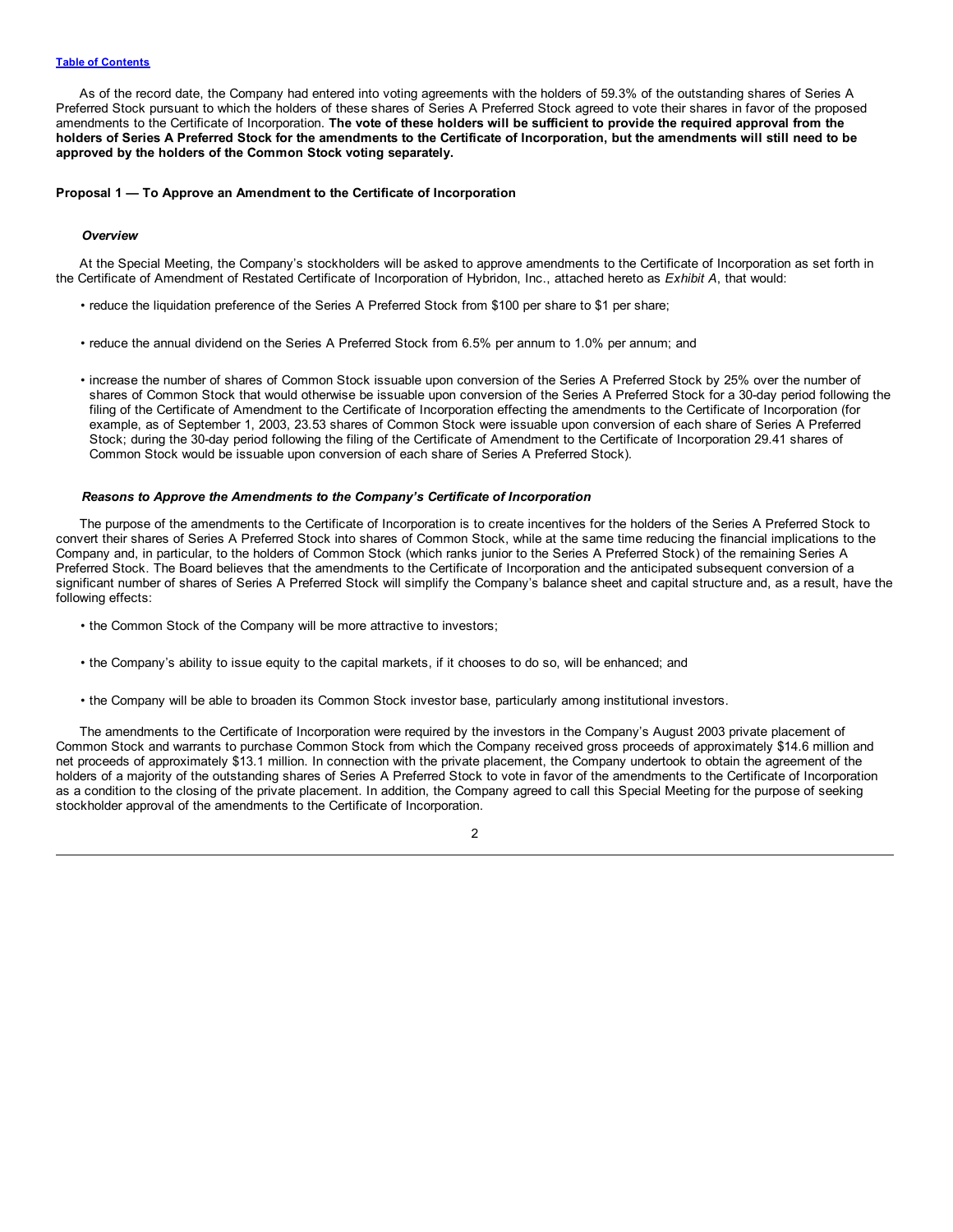#### **Table of [Contents](#page-1-0)**

If the amendments to the Certificate of Incorporation are approved, they would have the following effects:

- The Series A liquidation preference would be reduced from \$100 per share to \$1 per share, with the aggregate Series A Preferred Stock liquidation preference being reduced from approximately \$70 million to approximately \$700,000.
- The dividend rate would be reduced from 6.5% to 1.0% with the aggregate Series A Preferred Stock dividends being reduced from approximately \$4.2 million per annum to \$723,000 per annum.
- The number of shares of Common Stock issuable upon conversion of the Series A Preferred Stock would increase by 25% over the number of shares of Common Stock that would otherwise be issuable upon conversion of the Series A Preferred Stock for the 30-day period following the filing of the Certificate of Amendment to the Certificate of Incorporation effecting the amendments to the Certificate of Incorporation. Upon the expiration of such 30-day period, the adjustment to the conversion rate would terminate. As a result and assuming that the number of shares issuable upon conversion of one share of Series A Preferred Stock upon the filing of the Certificate of Amendment is 23.53 (which was the conversion rate on September 1, 2003), the number of shares of Common Stock issuable upon conversion of each share of Series A Preferred Stock would increase by 25% or 5.88 shares, from 23.53 shares to 29.41 shares, for the 30-day period following the filing of the Certificate of Amendment. In addition, the aggregate number of shares of Common Stock issuable upon conversion of all shares of Series A Preferred Stock during the 30-day period would increase by 4,251,335 shares, from 17,005,341 shares to 21,256,676 shares.

In the voting agreements that the Company entered into with holders of Series A Preferred Stock, the holders agreed to convert shares of Series A Preferred Stock held by them, representing 46.3% of the outstanding shares of Series A Preferred Stock, into Common Stock during the 30-day period following the filing of the Certificate of Amendment to the Certificate of Incorporation. Upon such conversion, assuming a conversion rate of 29.41 shares of Common Stock for each share of Series A Preferred Stock:

- 9,837,478 shares of Common Stock would be issued upon conversion of 334,474 shares of Series A Preferred Stock;
- 388,253 shares of Series A Preferred Stock would remain outstanding;
- the aggregate Series A Preferred Stock liquidation preference would be reduced to approximately \$388,000; and
- the aggregate annual Series A Preferred Stock dividends would be reduced to \$388,000.

If all of the outstanding shares of Series A Preferred Stock are converted into Common Stock during the 30-day period following the filing of the Certificate of Amendment to the Certificate of Incorporation, then, assuming a conversion rate of 29.41 shares of Common Stock for each share of Series A Preferred Stock, 21,256,676 shares of Common Stock would be issued upon conversion of 722,727 shares of Series A Preferred Stock.

In determining to adopt the amendments to the Certificate of Incorporation, the Board of Directors considered the potential additional dilution that could result from the additional shares of Common Stock issuable upon conversion of the Series A Preferred Stock during the 30-day period following the filing of the Certificate of Amendment. However, adoption by the Board of the amendments was necessary in order to consummate the August 2003 private placement. In addition, the Board of Directors believed that the benefits of the reduction of the Series A Preferred Stock liquidation preference by at least \$69 million and the reduction of the Series A Preferred Stock dividend rate by at least \$3.8 million annually outweighed the dilution associated with the up to 4,251,335 additional shares of Common Stock that would be issued upon conversion of the Series A Preferred Stock at the adjusted conversion rate, particularly given that, on the date the Board adopted the amendments, the value of 4,251,335 shares of Common Stock equalled approximately \$3.8 million (based on the last sales price of the Common Stock on the OTC Bulletin Board on such date, which was \$.90 per share).

3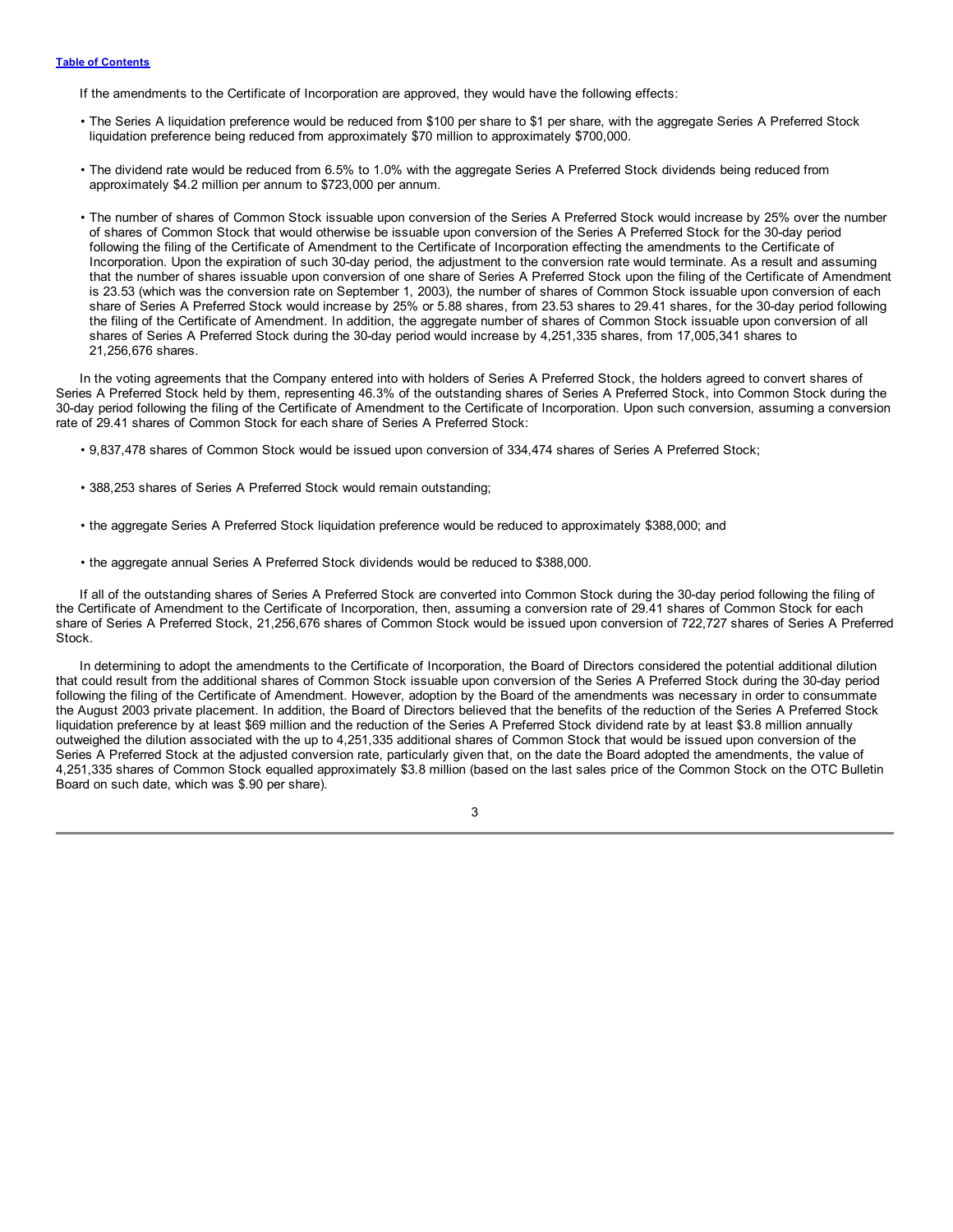For the reasons set forth above, the Board of Directors strongly believes that approval of the amendments to the Certificate of Incorporation is in the best interests of the Company and its stockholders and recommends that stockholders vote for the approval of **the amendments.**

The vote of the holders of Series A Preferred Stock which have agreed to vote their shares in favor of the proposed amendments to the Certificate of Incorporation pursuant to the voting agreements will be sufficient to provide the required approval from the holders of Series A Preferred Stock for the amendments to the Certificate of Incorporation. However, the amendments will still need to be approved **by the holders of the Common Stock voting separately.**

Under Delaware law, stockholders are not entitled to dissenter's rights with respect to the proposed amendments to the Company's Certificate of Incorporation.

#### *Background*

In 1998, the Company issued 510,504 shares of Series A Preferred Stock and warrants to purchase shares of Common Stock in exchange for the surrender and cancellation of 9% convertible subordinated notes of the Company in the aggregate principal amount of \$48.7 million and accrued interest thereon of \$2.4 million. The Company issued an additional 114,285 shares of Series A Preferred Stock in a private placement in 1998. Since that time, the Company has issued additional shares of Series A Preferred Stock to the holders of the Series A Preferred Stock as payment of the dividends required by the terms of the Series A Preferred Stock. As of September 1, 2003, there were 699,980 shares of Series A Preferred Stock issued and outstanding.

#### *Terms of Series A Preferred Stock*

The following description summarizes material terms and provisions of the Series A Preferred Stock that are currently in effect. For the complete terms of the Series A Preferred Stock, please refer to the Certificate of Incorporation which the Company has filed with the Securities and Exchange Commission.

*Liquidation Preference.* In the event of one of the following events (a "Liquidation Event"):

- the Company's liquidation, dissolution or winding up, whether voluntary or involuntary,
- a sale or other disposition of all or substantially all of the Company's assets, or
- any consolidation, merger, combination, reorganization or other transaction in which the Company is not the surviving entity or if stock constituting more than 50% of the Company's voting power is exchanged for or changed into stock or securities of another entity, cash, or any other property,

and after payment of the Company's debts and other liabilities, the holders of shares of Series A Preferred Stock will be entitled to be paid out of the Company's available assets, before any payment to holders of shares ranking junior to the Series A Preferred Stock, an amount equal to \$100 per share plus accrued but unpaid dividends. In the case of a transaction listed in the third bullet above, however, this payment may be made in cash, property or securities of the entity surviving the transaction. If upon any Liquidation Event, whether voluntary or involuntary, the assets to be distributed to the holders of the Series A Preferred Stock are insufficient to permit the payment to such stockholders of the full amount owed, then all of the Company's available assets will be distributed ratably to the holders of the Series A Preferred Stock.

All shares of Series A Preferred Stock rank, as to payment upon the occurrence of any Liquidation Event, senior to the Common Stock and senior to all other series of preferred stock, unless the terms of any series provides otherwise. As of September 1, 2003, the aggregate Series A Preferred Stock liquidation preference was approximately \$70 million.

*Dividends.* Each share of Series A Preferred Stock is entitled to receive cumulative semi-annual dividends payable, at the Company's option, in cash or additional shares of Series A Preferred Stock, at the rate of 6.5% per annum plus accrued but unpaid dividends. Dividends accrue from the date of issuance and are paid semi-annually on April 1 and October 1 of each year or, if any such day is not a business day, on the next business day. Dividends are paid, at the Company's election, either in cash or additional shares of Series A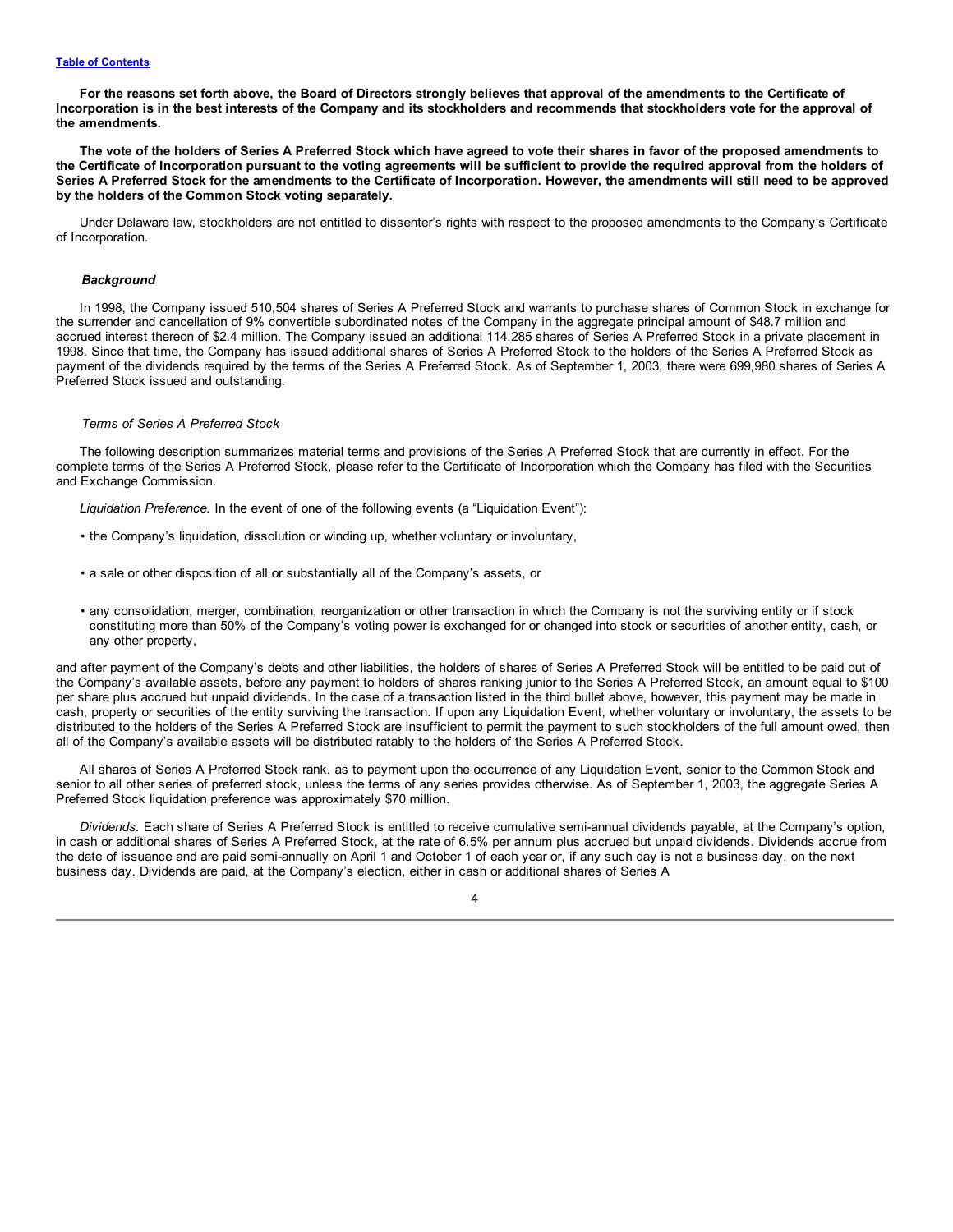#### **Table of [Contents](#page-1-0)**

Preferred Stock. In calculating the number of shares of Series A Preferred Stock to be paid with respect to each dividend, the Series A Preferred Stock is valued at \$100 per share, subject to appropriate adjustment to reflect any stock split, combination, reclassification or reorganization of the Series A Preferred Stock.

*Right of Conversion.* Shares of Series A Preferred Stock are convertible, at the option of the holder, into shares of Common Stock or other securities and property. The conversion price per share of Common Stock is \$4.25, and is subject to adjustment as described below. The conversion rate at which each share of Series A Preferred Stock is convertible at any time into Common Stock is determined by dividing the then existing conversion price into the dividend base amount for a share of Series A Preferred Stock. The dividend base amount equals \$100 plus accrued but unpaid dividends, subject to adjustment to reflect any stock split, combination, reclassification or reorganization. As of September 1, 2003, each share of Series A Preferred Stock was convertible into approximately 23.53 shares of Common Stock.

*Adjustment of Conversion Rate and Conversion Price.* In order to preserve the economic value of shares of Series A Preferred Stock, the conversion rate and the conversion price will be adjusted if the Company does the following;

- pays a dividend or makes a distribution on any class of capital stock in shares of Common Stock;
- subdivides the Company's outstanding Common Stock into a greater number of shares;
- combines the Company's outstanding Common Stock into a smaller number of shares;
- issues shares of Common Stock or preferred stock to any holder of the Company's Common Stock or preferred stock rights to acquire shares of Common Stock or preferred stock at a price per share less than the market price;
- pays or distributes to the holders of Common Stock or preferred stock assets, properties or rights to acquire our capital stock at a price per share less than the market price; or
- makes a distribution consisting solely of cash to the holders of any class of capital stock where, during a specified 12-month period, the cash distribution exceeds 10% of the product of the market price of the Common Stock multiplied by the total number of shares of outstanding Common Stock.

*Exceptions to Adjustments.* No adjustment will, however, be made to either the conversion rate or the conversion price for issuances of Common Stock or preferred stock, or cash paid to holders of shares of convertible preferred stock as payment for accrued dividends or as a mandatory conversion or mandatory redemption payment.

*Other Changes in Conversion Rate.* The Company from time to time may increase the conversion rate by any amount for any period of time if the period is at least 20 days and if the increase is irrevocable during the period. Whenever the conversion rate is so increased, the Company will notify registered holders of the Series A Preferred Stock.

The Company may also increase the conversion rate in order to avoid or diminish any income tax to holders of Common Stock resulting from any dividend or distribution of stock or issuance of rights or warrants to purchase or subscribe for stock or from any event treated as such for income tax purposes.

The conversion price may not be adjusted to an amount less than \$0.001 per share, the current par value of the Common Stock into which the Series A Preferred Stock is convertible.

*Mandatory Conversion.* Upon giving notice to the holders of the Series A Preferred Stock, the Company may, at its option, cause the Series A Preferred Stock to be converted in whole or in part, on a pro rata basis, into shares of Common Stock using a conversion price equal to \$4.00 if the closing bid price of the Common Stock equals or exceeds 250% of the then current conversion price for at least 20 trading days in any period of 30 consecutive trading days.

*Redemption.* The Company may, at its option, redeem the Series A Preferred Stock for cash equal to the dividend base amount.

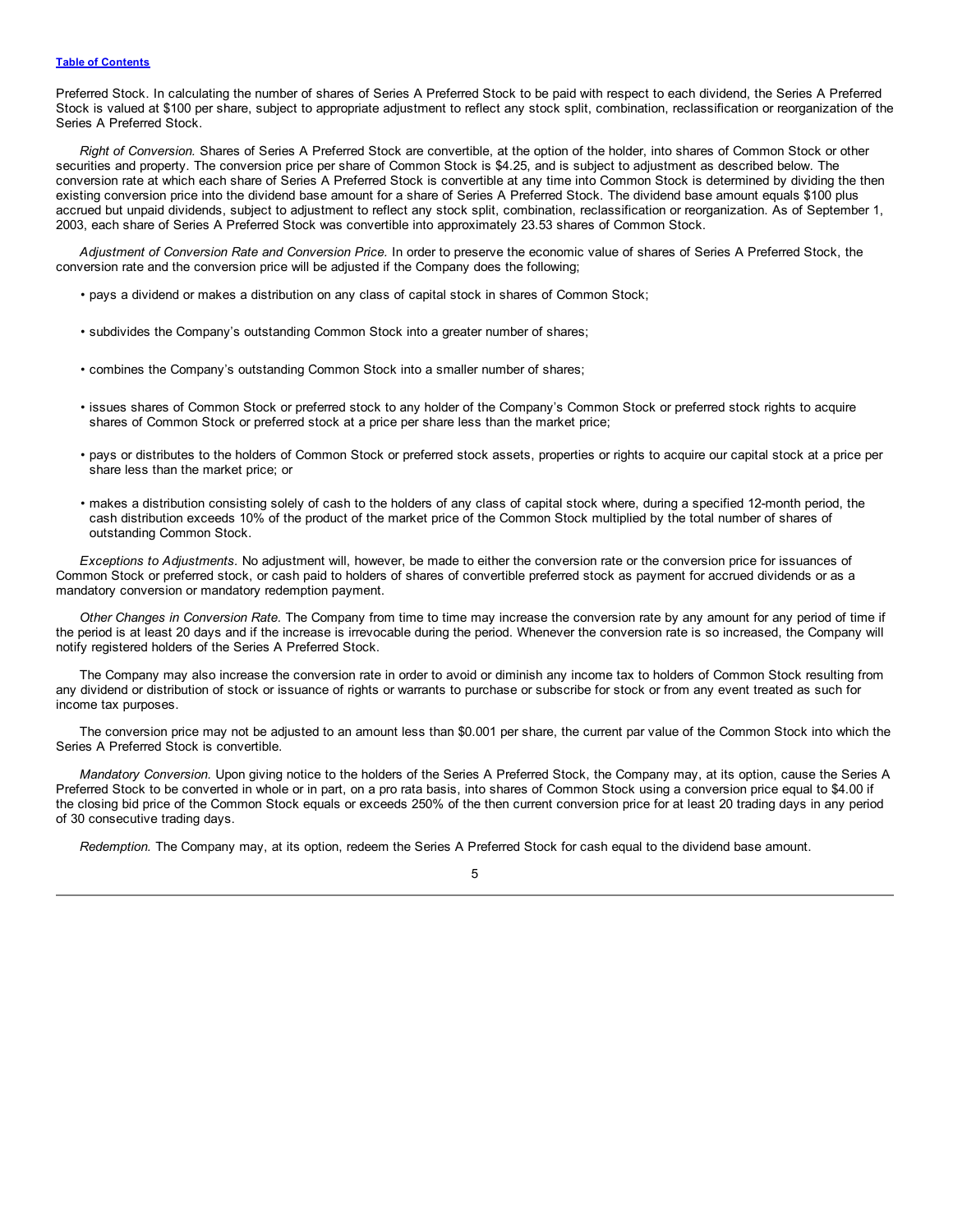<span id="page-8-0"></span>*Class Voting Rights.* The Company may not, without the affirmative vote or consent of the holders of at least 50% of all outstanding shares of Series A Preferred Stock, voting separately as a class:

- amend, alter or repeal any provision of the Certificate of Incorporation or the Company's bylaws so as adversely to affect the rights of the Series A Preferred Stock, except that the issuance of securities ranking prior to, or *pari passu* with, the Series A Preferred Stock upon a liquidation event or with respect to the payment of dividends or distributions will not be considered to affect adversely the relative rights of the Series A Preferred Stock; or
- authorize or issue, or increase the authorized amount of, the convertible preferred stock, other than the Series A Preferred Stock issuable as dividends on the Series A Preferred Stock.

#### *Voting Agreements*

The Company has entered into voting agreements with the holders of 59.3% of the outstanding shares of Series A Preferred Stock pursuant to which the holders of these shares of Series A Preferred Stock have agreed to vote their shares in favor of the proposed amendments to the Certificate of Incorporation. The vote of these holders will be sufficient to provide the required approval from the holders of Series A Preferred Stock for the amendments to the Certificate of Incorporation, but the amendments will still need to be approved by the holders **of the Common Stock voting separately.**

In addition, in the voting agreements these holders of Series A Preferred Stock have agreed to convert shares of Series A Preferred Stock held by them, representing 46.3% of the shares of Series A Preferred Stock outstanding, into shares of Common Stock during the 30-day period following the filing of the Certificate of Amendment to the Certificate of Incorporation if the amendments are approved.

#### **SECURITY OWNERSHIP OF CERTAIN BENEFICIAL OWNERS AND MANAGEMENT**

On September 1, 2003, Hybridon had 63,578,377 shares of Common Stock issued and outstanding and 699,980 shares of Series A Preferred Stock issued and outstanding. The following table sets forth certain information about the beneficial ownership of Common Stock and the Series A Preferred Stock, as of September 1, 2003 by (i) each person known by the Company to own beneficially more than 5% of the outstanding shares of Common Stock or Series A Preferred Stock, (ii) each director of the Company, (iii) each executive officer of the Company and (iv) all directors and executive officers as a group.

|                                                                                                                           | Number of<br>Shares of                                 |                                                        | Number of<br>Shares of<br><b>Series A</b>                 | Percentage of                                        |
|---------------------------------------------------------------------------------------------------------------------------|--------------------------------------------------------|--------------------------------------------------------|-----------------------------------------------------------|------------------------------------------------------|
| <b>Name of Beneficial Owner</b>                                                                                           | <b>Common Stock</b><br><b>Beneficially</b><br>Owned(1) | Percentage of<br><b>Common Stock</b><br>Outstanding(1) | <b>Preferred Stock</b><br><b>Beneficially</b><br>Owned(1) | Series A<br><b>Preferred Stock</b><br>Outstanding(1) |
| 5% Stockholders                                                                                                           |                                                        |                                                        |                                                           |                                                      |
| Youssef El-Zein(2)<br>c/o Optima Life Sciences Limited<br>St. James's Chambers<br>64A Athol Street<br>Isle of Man IM1 1JE | 9,595,039                                              | 14.6%                                                  |                                                           |                                                      |
| Optima Life Sciences Limited(3)<br>St. James's Chambers<br>64A Athol Street<br>Isle of Man IM1 1JE                        | 7,150,495                                              | 11.0%                                                  |                                                           |                                                      |
| Kevin B. Kimberlin(4)<br>c/o Spencer Trask & Co.<br>535 Madison Avenue, 18th Floor<br>New York, NY 10022                  | 4,627,036                                              | 7.1%                                                   |                                                           |                                                      |
|                                                                                                                           | 6                                                      |                                                        |                                                           |                                                      |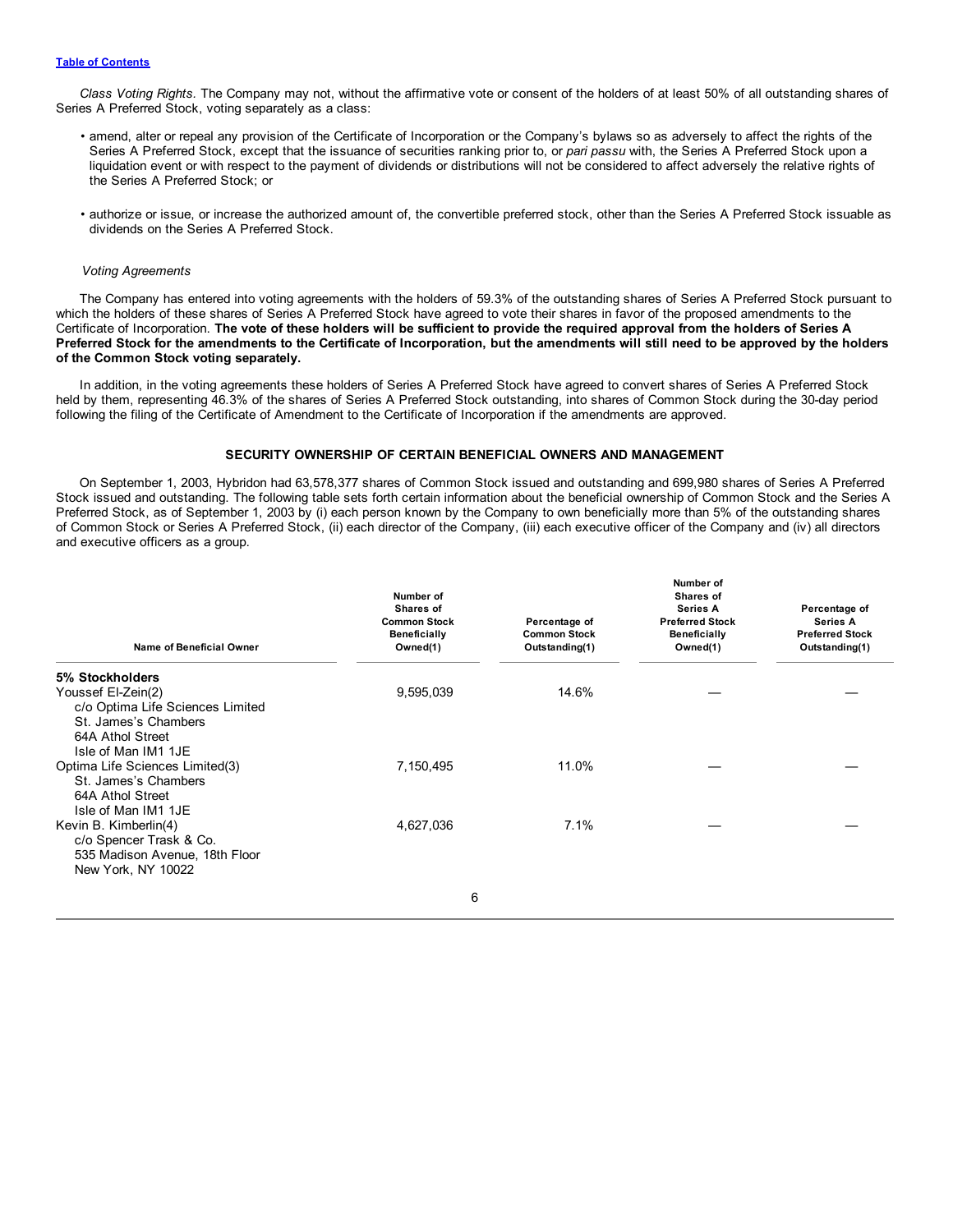| Name of Beneficial Owner                                                                                                                                | Number of<br>Shares of<br><b>Common Stock</b><br><b>Beneficially</b><br>Owned(1) | Percentage of<br><b>Common Stock</b><br>Outstanding(1) | Number of<br>Shares of<br><b>Series A</b><br><b>Preferred Stock</b><br>Beneficially<br>Owned(1) | Percentage of<br>Series A<br><b>Preferred Stock</b><br>Outstanding(1) |
|---------------------------------------------------------------------------------------------------------------------------------------------------------|----------------------------------------------------------------------------------|--------------------------------------------------------|-------------------------------------------------------------------------------------------------|-----------------------------------------------------------------------|
| Founders Financial Group, L.P.(5)<br>53 Forest Avenue                                                                                                   | 3,610,678                                                                        | 5.5%                                                   | 93,179                                                                                          | 13.3%                                                                 |
| Old Greenwich, CT 06870<br>Michael A. Boyd(6)<br>c/o Founders Financial Group, L.P.<br>53 Forest Avenue                                                 | 3,610,678                                                                        | 5.5%                                                   | 93,179                                                                                          | 13.3%                                                                 |
| Old Greenwich, CT 06870<br>Pecks Management Partners Ltd.(7)<br>One Rockefeller Plaza<br>New York, NY 10020                                             | 3,593,040                                                                        | 5.4%                                                   | 152,704                                                                                         | 21.8%                                                                 |
| General Motors Employees Domestic Group<br>Trust(8)<br>c/o General Motors Investment Management<br>767 Fifth Avenue                                     | 3,584,710                                                                        | 5.4%                                                   | 147,943                                                                                         | 21.1%                                                                 |
| New York, NY 10153<br>Guardian Life Insurance Company of America(9)<br>201 Park Avenue South, 7A                                                        | 3,416,353                                                                        | 5.1%                                                   | 145,195                                                                                         | 20.7%                                                                 |
| New York, NY 10003<br>Delaware State Employees Retirement Fund(10)<br>c/o Pecks Management Partners Ltd.<br>One Rockefeller Plaza<br>New York, NY 10020 | 2,234,800                                                                        | 3.4%                                                   | 94,979                                                                                          | 13.6%                                                                 |
| Lincoln National Life Insurance Co.(11)<br>c/o Delaware Investment Advisers<br>2005 Market Street 40-146<br>Philadelphia, PA 19103                      | 1,808,729                                                                        | 2.8%                                                   | 76,871                                                                                          | 11.0%                                                                 |
| <b>Other Directors and Executive Officers</b>                                                                                                           |                                                                                  |                                                        |                                                                                                 |                                                                       |
| Sudhir Agrawal, D. Phil(12)                                                                                                                             | 4,928,660                                                                        | 7.2%                                                   |                                                                                                 |                                                                       |
| Stephen R. Seiler(13)                                                                                                                                   | 2,610,000                                                                        | 4.0%                                                   |                                                                                                 |                                                                       |
| Robert G. Andersen(14)                                                                                                                                  | 1,090,358                                                                        | 1.7%                                                   |                                                                                                 |                                                                       |
| Paul C. Zamecnik, M.D.(15)                                                                                                                              | 921,030                                                                          | 1.4%                                                   |                                                                                                 |                                                                       |
| James B. Wyngaarden, M.D.(16)                                                                                                                           | 714,443                                                                          | 1.1%                                                   |                                                                                                 |                                                                       |
| R. Russell Martin, M.D.(17)                                                                                                                             | 466,330                                                                          | $\star$                                                |                                                                                                 |                                                                       |
| C. Keith Hartley(18)                                                                                                                                    | 205,768                                                                          | $\star$                                                |                                                                                                 |                                                                       |
| Anthony Georges Marcel                                                                                                                                  |                                                                                  |                                                        |                                                                                                 |                                                                       |
| William S. Reardon                                                                                                                                      |                                                                                  |                                                        |                                                                                                 |                                                                       |
| All directors and executive officers as a group                                                                                                         |                                                                                  |                                                        |                                                                                                 |                                                                       |
| $(10 \text{ persons})(19)$                                                                                                                              | 20,531,628                                                                       | 27.4%                                                  |                                                                                                 |                                                                       |

\* Less than 1%

(1) The number of shares beneficially owned by each person is determined under rules of the SEC, and the information is not necessarily indicative of beneficial ownership for any other purpose. Under such rules, beneficial ownership includes any shares as to which the stockholder has the sole or shared voting power or investment power and also any shares which the stockholder has the right to acquire within 60 days of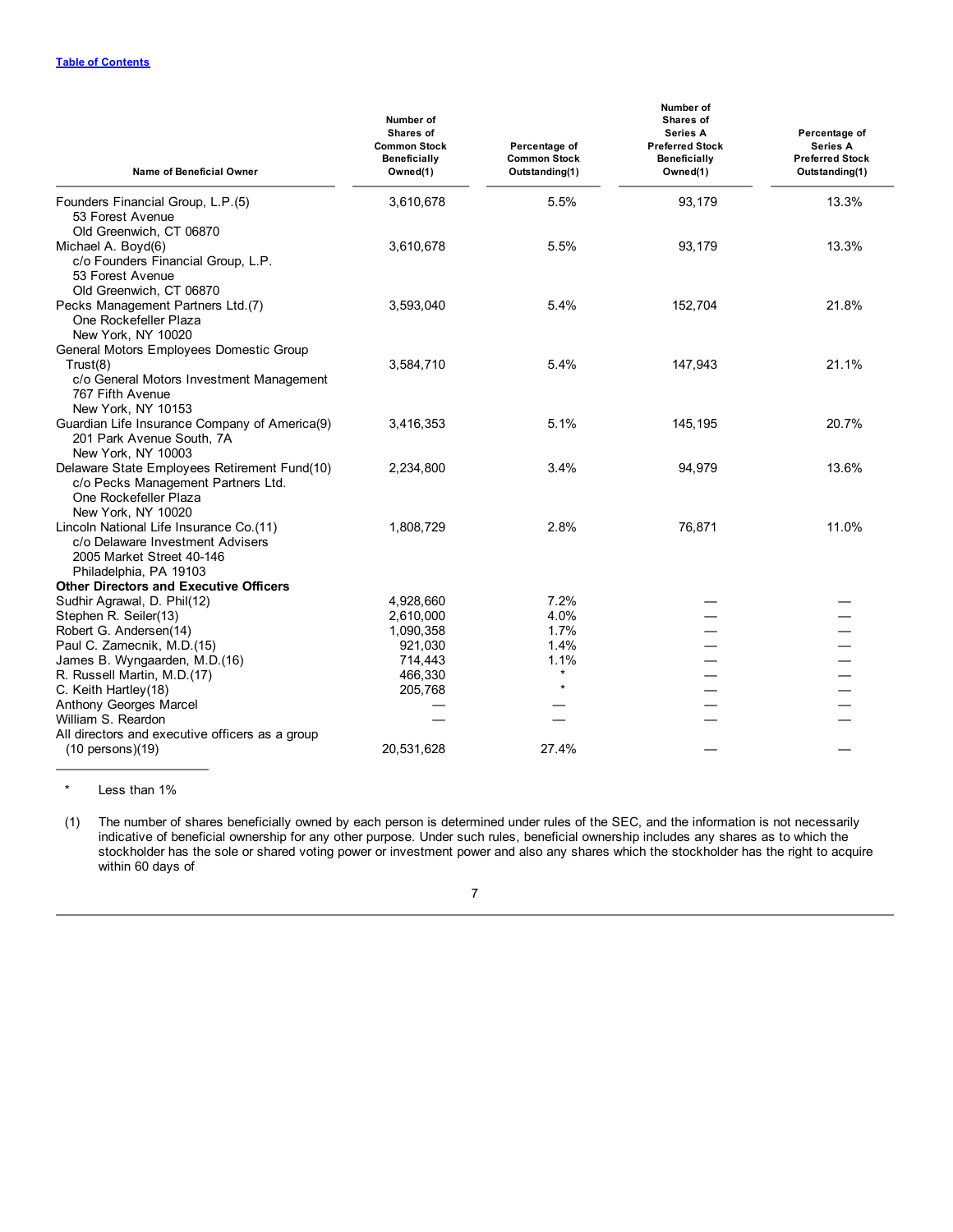September 1, 2003 through the conversion of any convertible security or the exercise of any stock option, warrant or other right. Beneficial ownership of Common Stock includes shares of Common Stock issuable upon conversion of the Series A Preferred Stock. Unless otherwise indicated, each stockholder has sole investment and voting power (or shares such power with his spouse) with respect to the shares set forth in the table. The inclusion of any shares deemed beneficially owned does not constitute an admission of beneficial ownership of such shares.

- (2) Includes 29,000 shares of Common Stock subject to outstanding stock options. Also includes (a) 1,650,114 shares of Common Stock issuable upon the exercise of warrants held by Optima Life Sciences Ltd. ("Optima"), (b) 5,500,381 shares of Common Stock held by Optima and (c) 587,709 shares of Common Stock issuable upon the exercise of warrants held by Pillar Investment Ltd. ("Pillar"). Mr. El Zein is a director of Pillar and is a director of Optima. Pillar is the manager and investment advisor of Optima and holds all of the voting shares of Optima. Because of his relationship with Pillar and Optima, Mr. El-Zein may be deemed to beneficially own all of the shares of Common Stock that Pillar and Optima beneficially own. Mr. El-Zein is a director of the Company.
- (3) Includes 1,650,114 shares of Common Stock issuable upon the exercise of warrants held by Optima.
- (4) Mr. Kimberlin is the non-member manager of Spencer Trask Investment Partners LLC ("STIP"), and the sole beneficiary of The Kimberlin Family 1998 Irrevocable Trust, a member of STIP. Mr. Kimberlin is also the controlling stockholder of Spencer Trask & Co. ("STC"), which wholly owns (i) Spencer Trask Ventures, Inc. ("STVI"), (ii) Trask Partners LLC ("Trask Partners"), the General Partner of each of Spencer Trask Private Equity Fund I LP ("Fund I") and Spencer Trask Private Equity Fund II LP ("Fund II"), (iii) Spencer Trask Private Equity Accredited Fund III Management LLC ("STPE"), the manager of Spencer Trask Private Equity Accredited Fund III LLC ("Fund III") and (iv) LLC Management Services Inc. ("LLC Management"), the manager of Spencer Trask Illumination Fund LLC ("Illumination Fund").

As a result of the foregoing, Mr. Kimberlin may be deemed the beneficial owner of shares of Common Stock of the Company as follows:

| <b>Registered Holder</b>                         | <b>Common Stock</b> | <b>Common Stock</b><br><b>Issuable Upon</b><br><b>Exercise of Warrants</b> |
|--------------------------------------------------|---------------------|----------------------------------------------------------------------------|
| Spencer Trask Investment Partners LLC            | 1,369,863           | 410.959                                                                    |
| Spencer Trask & Co.                              |                     | 1,154,434                                                                  |
| Spencer Trask Private Equity Fund I LP           | 547.945             | 164.384                                                                    |
| Spencer Trask Private Equity Fund II LP          | 273.972             | 82.192                                                                     |
| Spencer Trask Private Equity Accredited Fund III |                     |                                                                            |
| LLC.                                             | 342.465             | 102.740                                                                    |
| Spencer Trask Illumination Fund LLC              | 136.986             | 41.096                                                                     |
|                                                  |                     |                                                                            |

- (5) Includes 173,333 shares of Common Stock issuable upon exercise of warrants and 2,192,447 shares of Common Stock issuable upon conversion of 93,179 shares of the Series A Preferred Stock.
- (6) Consists of the securities owned by Founders Financial Group, L.P. ("Founders") as set forth in the table above. Mr. Boyd is the sole director and shareholder of Michael A. Boyd, Inc., which is the general partner of Founders. Mr. Boyd may be considered a beneficial owner of the securities beneficially owned by Founders.
- (7) Consists of 3,593,040 shares of Common Stock issuable upon conversion of 152,704 shares of Series A Preferred Stock held by investment advisory clients of Pecks which clients would receive dividends and the proceeds from the sale of these shares.

(8) Includes 3,481,012 shares of Common Stock issuable upon conversion of 147,943 shares of Series A Preferred Stock.

(9) Includes 3,317,765 shares of Common Stock issuable upon conversion of 141,005 shares of Series A Preferred Stock. Also includes 98,588 shares of Common Stock issuable upon conversion of 4,190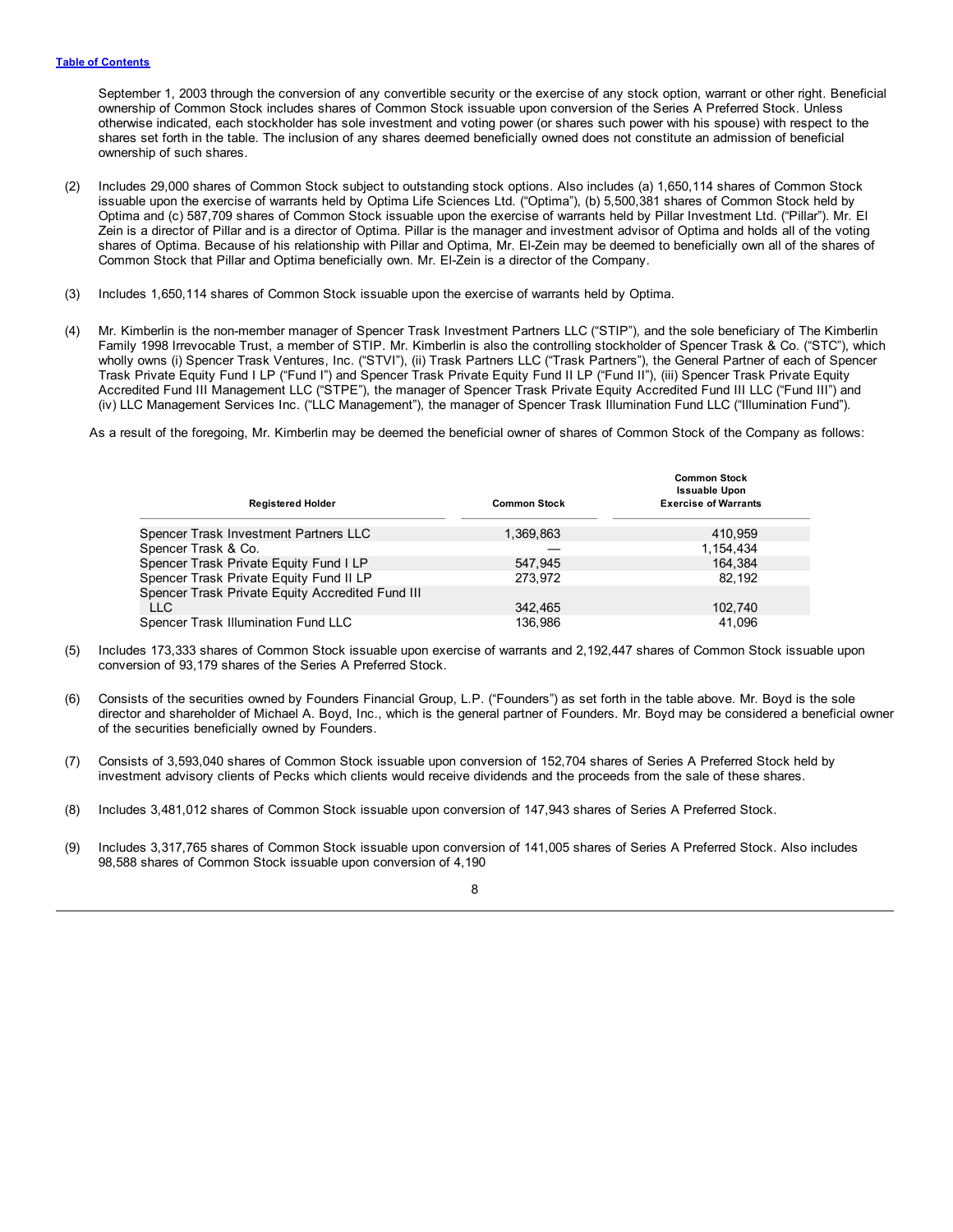<span id="page-11-0"></span>shares of Series A Preferred Stock held by the Guardian Life Insurance Company of America Master Pension Trust.

- (10) Consists of 2,234,800 shares of Common Stock issuable upon conversion of 94,979 shares of Series A Preferred Stock.
- (11) Includes 1,303,082 shares of Common Stock issuable upon conversion of 55,381 shares of Series A Preferred Stock. Also includes 505,647 shares of Common Stock issuable upon conversion of 21,490 shares of Series A Preferred Stock held by the Lincoln National Convertible Securities Fund.
- (12) Includes 4,796,500 shares of Common Stock subject to outstanding stock options
- (13) Includes 2,100,000 shares of Common Stock subject to outstanding stock options.
- (14) Includes 1,033,787 shares of Common Stock subject to outstanding stock options.
- (15) Includes 201,200 shares of Common Stock subject to outstanding stock options and 20,548 shares of Common Stock issuable upon the exercise of warrants.
- (16) Includes 530,000 shares of Common Stock subject to outstanding stock options and 10,274 shares of Common Stock issuable upon the exercise of warrants.
- (17) Includes 375,580 shares of Common Stock subject to outstanding stock options.
- (18) Includes 35,000 shares of Common Stock subject to outstanding stock options.
- (19) Includes 9,101,067 shares subject to outstanding stock options held by the directors and executive officers and 30,822 shares of Common Stock issuable upon the exercise of warrants held by directors and officers. Also includes securities owned by Optima and Pillar as set forth in note (2).

#### **OTHER MATTERS**

The Board of Directors knows of no other business that will be presented for consideration at the Special Meeting other than that described above. However, if any other business should come before the Special Meeting, it is the intention of the persons named in the enclosed proxy to vote, or otherwise act, in accordance with their best judgment on such matters.

The Company will bear the costs of soliciting proxies. In addition to solicitations by mail, the Company's directors, officers and regular employees may, without additional remuneration, solicit proxies by telephone, facsimile, internet and personal interviews. Hybridon reserves the right to retain other outside agencies for the purpose of soliciting proxies. The Company will also request brokerage houses, custodians, nominees and fiduciaries to forward copies of the proxy material to those persons for whom they hold shares and request instructions for voting the proxies. The Company will reimburse such brokerage houses and other persons for their reasonable expenses in connection with this distribution.

#### **Householding of Annual Meeting Materials**

Some banks, brokers and other nominee record holders may be participating in the practice of "householding" proxy statements and annual reports. This means that only one copy of this Proxy Statement may have been sent to multiple stockholders in one household. Upon request, the Company will promptly deliver separate copies of this Proxy Statement. To make such a request, please call (617) 679-5500 or write to Investor Relations, 345 Vassar Street, Cambridge, Massachusetts 02139. To receive separate copies of annual reports and proxy statements in the future, or to receive only one copy for the household, please contact your bank, broker, or other nominee record holder, or contact the Company at the above address and phone number.

#### **Submission of Future Stockholder Proposals for 2004 Annual Meeting**

Under SEC rules, a stockholder who intends to present a proposal, including nomination of a director, at the Company's 2004 Annual Meeting of Stockholders and who wishes the proposal to be included in the proxy statement for that meeting must submit the proposal in writing to Investor Relations, 345 Vassar Street,

9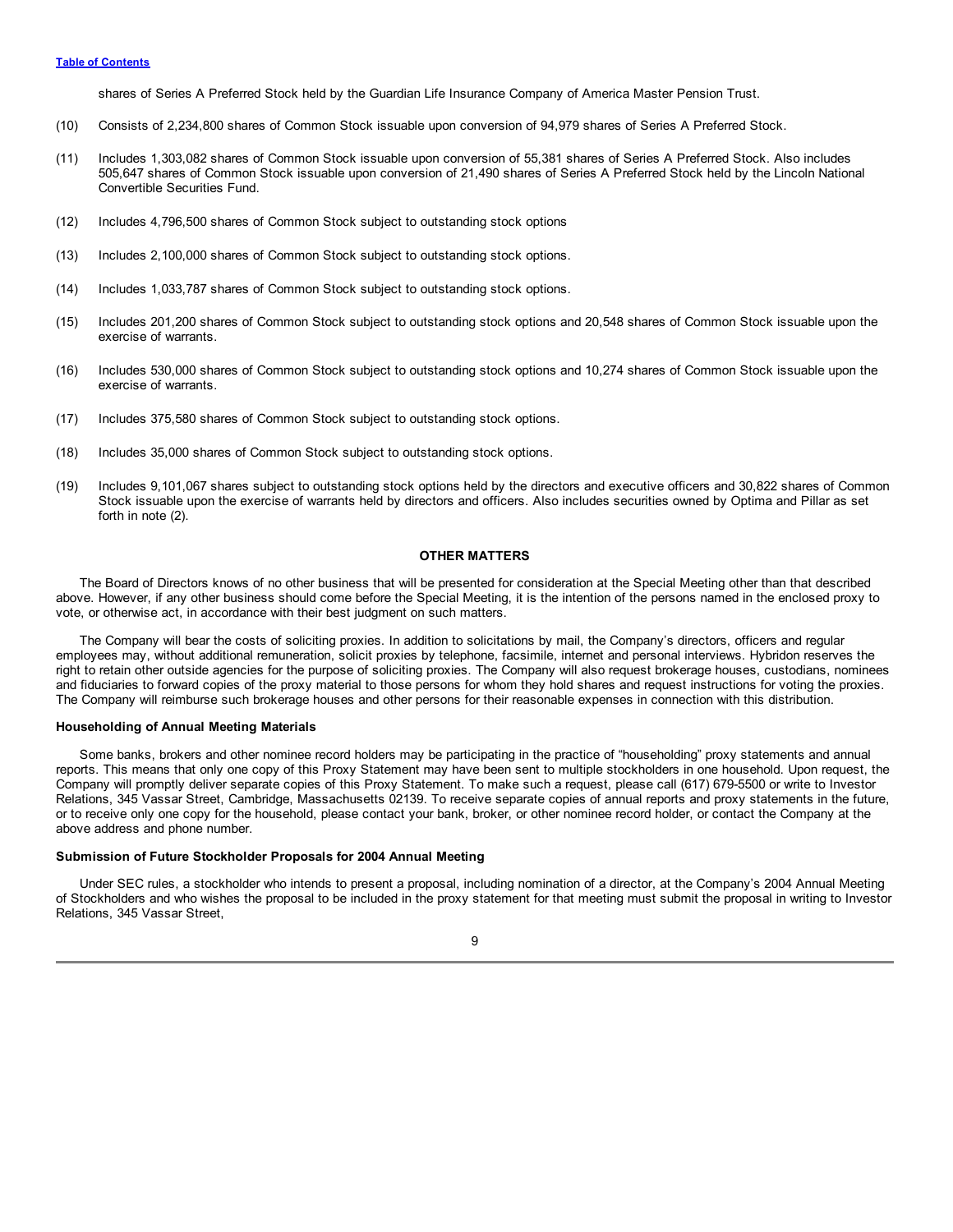<span id="page-12-0"></span>Cambridge, Massachusetts 02139, prior to January 19, 2004. SEC rules set standards for the types of stockholder proposals and the information that must be provided by the stockholder making the request.

If a stockholder of the Company wishes to present a proposal before the 2004 Annual Meeting but has not complied with the requirements for inclusion of such proposal in the Company's proxy statement under SEC rules, such stockholder must give written notice of such proposal to the Secretary of the Company at the principal offices of the Company not less than 60 days nor more than 90 days prior to the 2004 Annual Meeting. Notwithstanding the foregoing, if the Company provides less than 70 days notice or prior public disclosure of the date of the meeting to the stockholders, notice by the stockholders must be received by the Secretary no later than the close of business on the tenth day following the date on which the notice of the meeting was mailed or such public disclosure was made, whichever occurs first. If a stockholder who wished to present a proposal fails to notify the Company by this date, the proxies that management solicits for that meeting will have discretionary authority to vote on the stockholder's proposal if it is otherwise properly brought before that meeting. If a stockholder makes timely notification, the proxies may still exercise discretionary authority to vote on stockholder proposals under circumstances consistent with the SEC's rules.

#### **WHERE YOU CAN FIND MORE INFORMATION**

The Company files reports, proxy statements and other information with the SEC as required by the Exchange Act.

You can find, copy and inspect information filed by the Company with the SEC at the public reference facilities maintained by the SEC at Room 1024, 450 Fifth Street, N.W., Washington, D.C. 20549. You can obtain copies of information filed by the Company with the SEC at prescribed rates by writing to the SEC's Public Reference Section, 450 Fifth Street, N.W., Washington, D.C. 20549. You can call the SEC at 1- 800-SEC-0330 for further information about the public reference room. You can review the Company's electronically filed reports, proxy and information statements on the SEC's world wide web site at http://www.sec.gov. The Company maintains a world wide web site at http://www.hybridon.com. The Company's web site is not a part of this proxy statement.

**THE BOARD OF DIRECTORS STRONGLY ENCOURAGES ALL STOCKHOLDERS TO ATTEND THE SPECIAL MEETING. WHETHER OR** NOT YOU PLAN TO ATTEND, YOU ARE URGED TO COMPLETE, DATE, SIGN AND RETURN THE ENCLOSED PROXY IN THE **ACCOMPANYING ENVELOPE. PROMPT RESPONSE WILL GREATLY FACILITATE ARRANGEMENTS FOR THE SPECIAL MEETING AND YOUR COOPERATION IS APPRECIATED. REGISTERED STOCKHOLDERS WHO ATTEND THE SPECIAL MEETING MAY VOTE THEIR** STOCK PERSONALLY EVEN THOUGH THEY HAVE SENT IN THEIR PROXIES AFTER PROVIDING WRITTEN NOTICE AT THE SPECIAL **MEETING OF REVOCATION OF THE PROXY.**

THE VOTE OF THE HOLDERS OF SERIES A PREFERRED STOCK WHICH HAVE AGREED TO VOTE THEIR SHARES IN FAVOR OF **THE PROPOSED AMENDMENTS TO THE CERTIFICATE OF INCORPORATION PURSUANT TO THE VOTING AGREEMENTS WILL BE SUFFICIENT TO PROVIDE THE REQUIRED APPROVAL FROM THE HOLDERS OF SERIES A PREFERRED STOCK FOR THE AMENDMENTS TO THE CERTIFICATE OF INCORPORATION. HOWEVER, THE AMENDMENTS WILL STILL NEED TO BE APPROVED BY THE HOLDERS OF THE COMMON STOCK VOTING SEPARATELY.**

By Order of the Board of Directors,

ROBERT G. ANDERSEN, *Secretary*

, 2003

10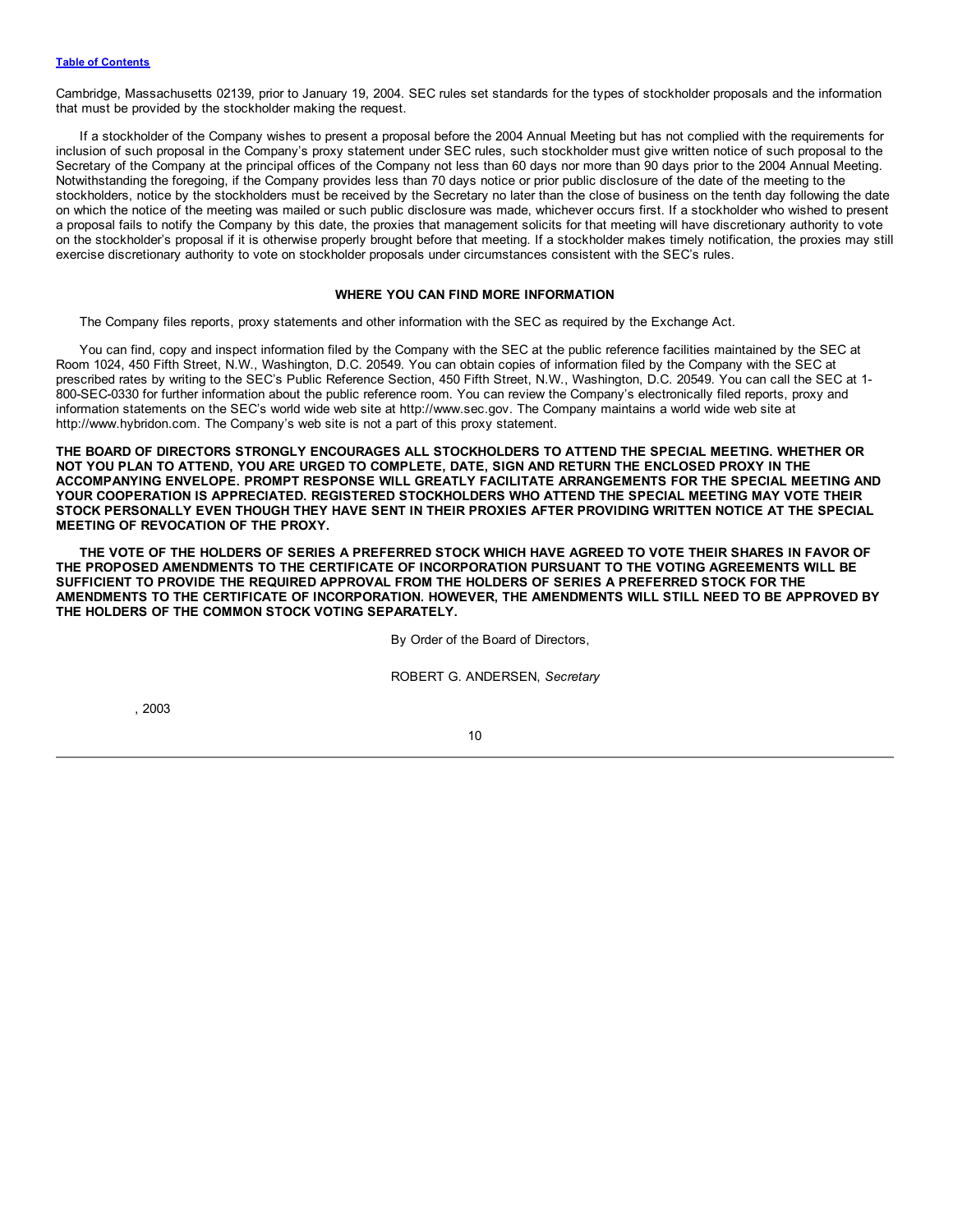# **CERTIFICATE OF AMENDMENT**

#### **OF**

#### **RESTATED CERTIFICATE OF INCORPORATION**

#### **OF**

#### **HYBRIDON, INC.**

Hybridon, Inc. (hereinafter called the "Corporation"), organized and existing under and by virtue of the General Corporation Law of the State of Delaware, does hereby certify as follows:

By action of the Board of Directors of the Corporation at a meeting a resolution was duly adopted, pursuant to Section 242 of the General Corporation Law of the State of Delaware, setting forth amendments to the Certificate of Incorporation of the Corporation and declaring said amendments to be advisable. The stockholders of the Corporation duly approved said proposed amendments at a meeting in accordance with Section 242 of the General Corporation Law of the State of Delaware. The resolutions setting forth the amendments are as follows:

- RESOLVED: That Section 2(a) of the Certificate of Designation of the Series A Convertible Preferred Stock of the Corporation filed on May 6, 1998 is hereby amended by deleting the reference to "6.5%" therein and inserting in lieu thereof "1.0%".
- RESOLVED: That Section 3(a) of the Certificate of Designation of the Series A Convertible Preferred Stock of the Corporation filed on May 6, 1998 is hereby amended by deleting the first sentence of Section 3(a) in its entirety and inserting in lieu thereof the following sentence:

"3. *Liquidation Preference.* (a) In the event of a (i) liquidation, dissolution or winding up of the Corporation, whether voluntary or involuntary, (ii) a sale or other disposition of all or substantially all of the assets of the Corporation or (iii) any consolidation, merger, combination, reorganization or other transaction in which the Corporation is not the surviving entity or shares of Common Stock constituting in excess of 50% of the voting power of the Corporation are exchanged for or changed into stock or securities of another entity, cash and/or any other property (a "Merger Transaction") (items (i), (ii) and (iii) of this sentence being collectively referred to as a "Liquidation Event"), after payment or provision for payment of debts and other liabilities of the Corporation, the holders of the Series A Preferred Stock then outstanding shall be entitled to be paid out of the assets of the Corporation available for distribution to its stockholders, whether such assets are capital, surplus, or earnings, before any payment or declaration and setting apart for payment of any amount shall be made in respect of any Junior Stock of the Corporation, an amount equal to \$1.00 per share (subject to appropriate adjustment in the event of any stock split, stock dividend, combination or other similar recapitalization affecting the Series A Preferred Stock), plus any dividends declared or accrued but unpaid on such shares; provided, however, in the case of a Merger Transaction, such payment may be made in cash, property (valued as provided in Subsection 3(b)) and/or securities (valued as provided in Subsection 3(b)) of the entity surviving such Merger Transaction."

RESOLVED: That Section 4(a) of the Certificate of Designation of the Series A Convertible Preferred Stock of the Corporation filed on May 6, 1998 is hereby amended by deleting the first paragraph of Section 4(a) in its entirety and inserting in lieu thereof the following paragraph:

"(a) Right of Conversion. Commencing after the expiration of 12 months following the Alternative Equity Closing Date (as hereinafter defined), but not prior thereto, the shares of Series A Preferred Stock shall be convertible, in whole or in part, at the option of the holder thereof and upon notice to the Corporation as set forth in Subsection 4(b), into fully paid and nonassessable shares of Common Stock and such other securities and property as hereinafter provided. The initial conversion price per share of Common Stock (the "Conversion Price"), shall be equal to the product of 2.125 multiplied by the per share price (the "Stated Common Price") of Common Stock sold by the Corporation in connection with the Alternative Equity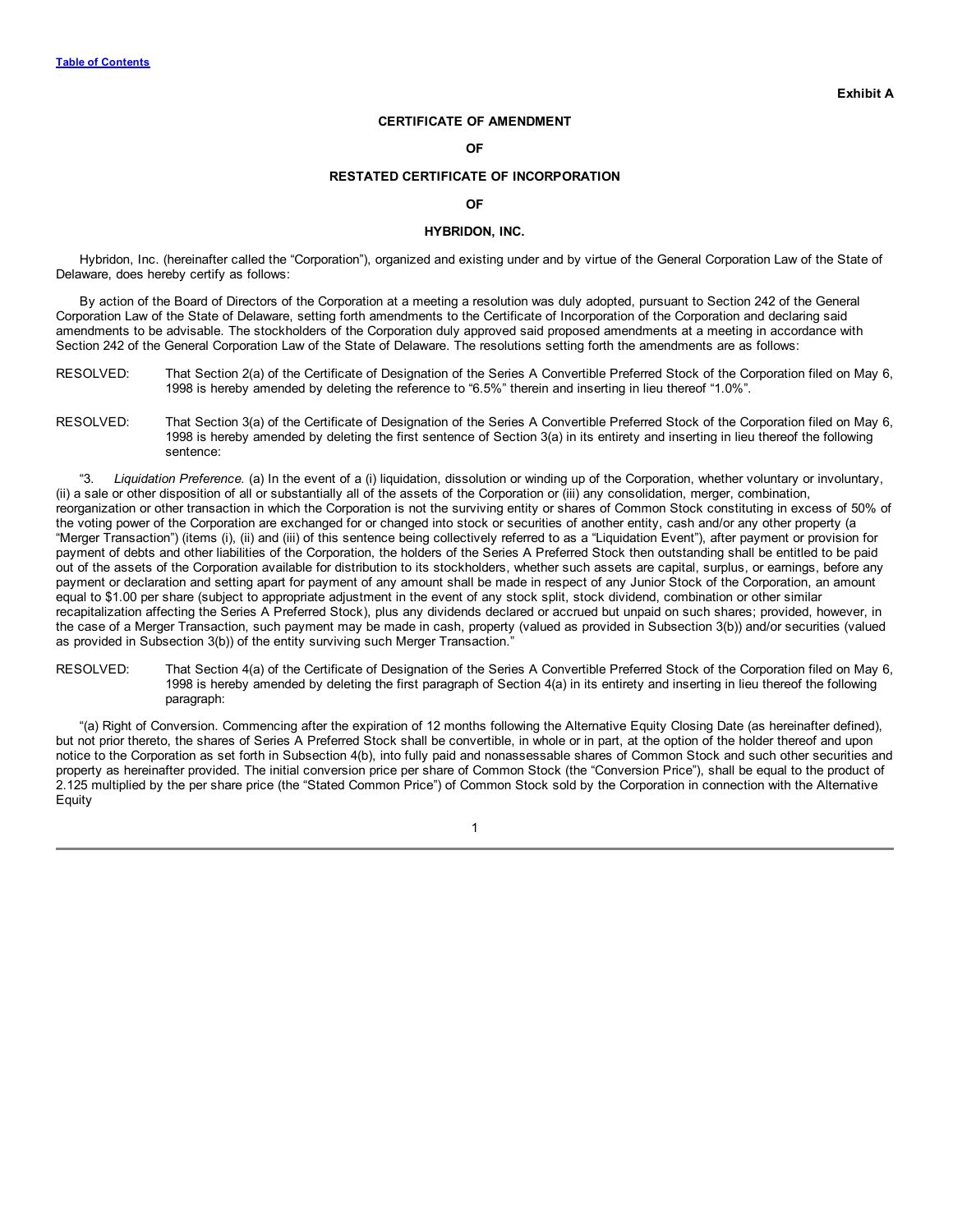#### **Table of [Contents](#page-1-0)**

Offering (as such term is defined in the Corporation's Offer to Exchange dated February 6, 1998 (the "Original Offer to Exchange"), as amended by the Amendment thereto (the "Amendment") dated March 30, 1998 (collectively, the "Offer to Exchange")) and shall be subject to adjustment as provided herein. The rate at which each share of Series A Preferred Stock is convertible at any time into Common Stock (the "Conversion Rate") shall be determined by dividing the then existing Conversion Price (determined in accordance with this Section 4, including the last paragraph hereof) into the Dividend Base Amount; provided, however, that, during the period beginning on the date of the filing of this Certificate of Amendment and ending on the date 30 days after the date of the filing of this Certificate of Amendment (the "Early Conversion Period"), the Conversion Rate shall be determined by dividing the Conversion Price (in effect as of the first day of the Early Conversion Period) into an amount equal to 125% of the Dividend Base Amount. For illustrative purposes only, if the Conversion Price equals \$4.25 and the Dividend Base Amount equals \$100.00, then each share of Series A Preferred Stock will be convertible into 23.53 shares of Common Stock (\$100.00 ÷ \$4.25); provided, however, that during the Early Conversion Period, each share of Series A Preferred Stock will be convertible into 29.41 shares of Common Stock  $($125.00 \div $4.25)$ .

IN WITNESS WHEREOF, the Corporation has caused this Certificate of Amendment to be signed by its authorized officer on the day of , 2003.

COMPANY:

Hybridon, Inc.

By:

Name: Stephen R. Seiler Title: Chief Executive Officer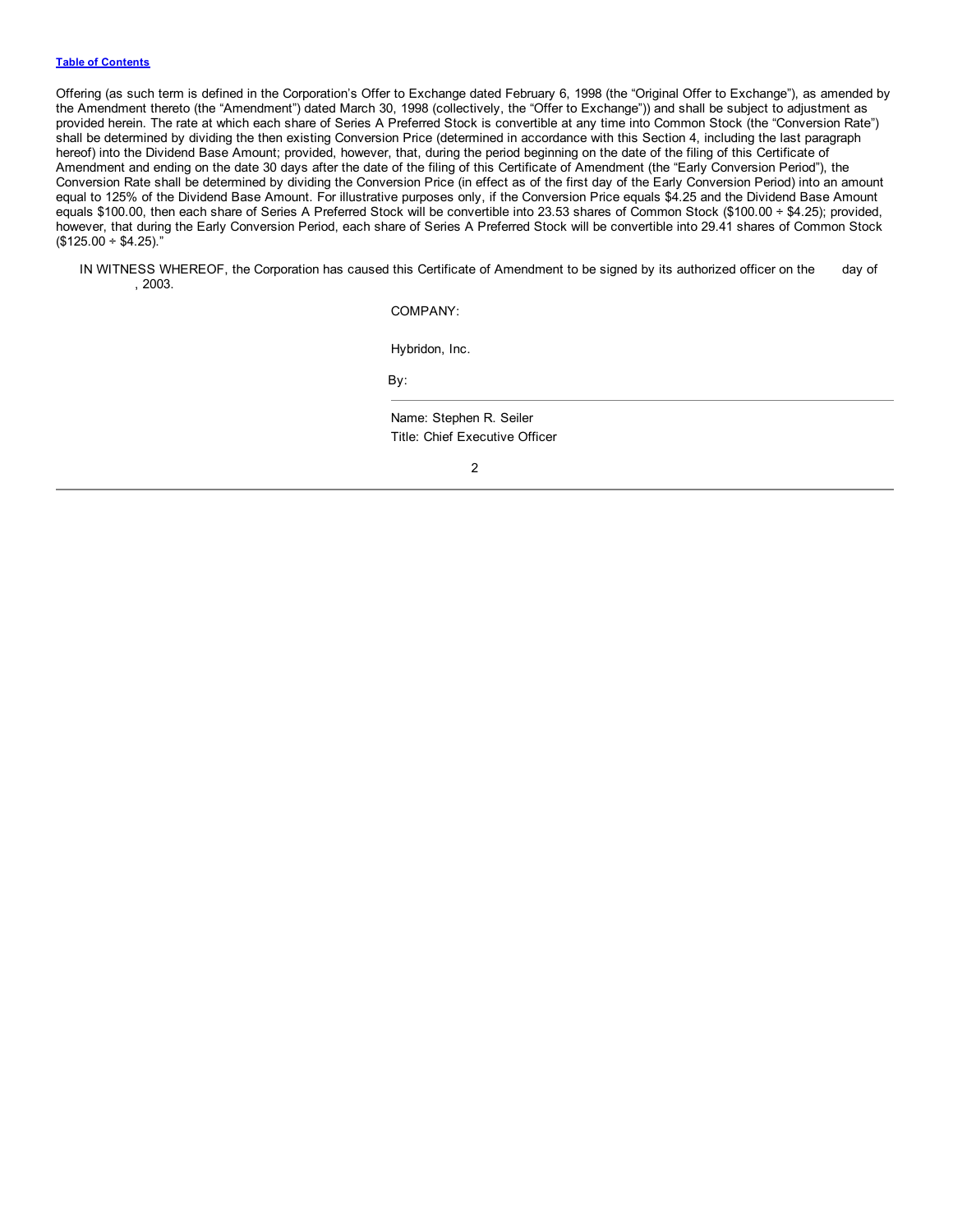# **FOLD AND DETACH HERE**

# **HYBRIDON, INC.**

Dear Stockholder:

Please take note of the important information enclosed within this Proxy Ballot. There are a number of issues related to your Company that require your immediate attention and approval. These are discussed in the enclosed proxy materials.

Your vote counts, and you are strongly encouraged to exercise your right to vote your shares.

Please mark the boxes on the proxy card to indicate how your shares shall be voted. Then sign and date the card, detach it and return your proxy vote in the enclosed postage paid envelope. Your vote must be received prior to the Special Meeting of Stockholders to be held on November 20, 2003.

Thank you in advance for your prompt consideration of these matters.

Sincerely,

Hybridon, Inc.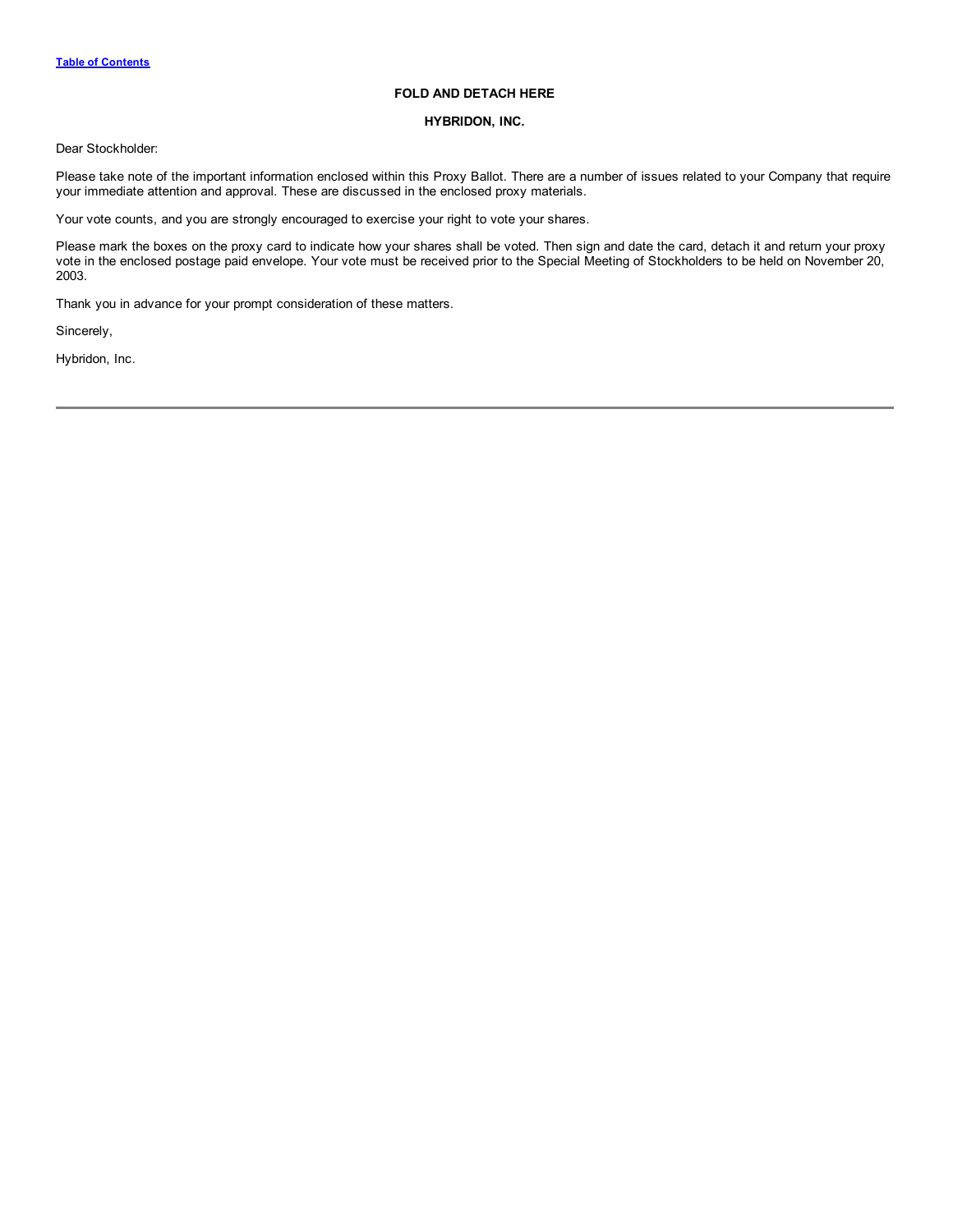#### **HYBRIDON, INC.**

### **PROXY SOLICITED BY THE BOARD OF DIRECTORS**

Special Meeting of Stockholders — November 20, 2003

Those signing on the reverse side, revoking all prior proxies, hereby appoint(s) Stephen R. Seiler, Dr. Sudhir Agrawal and Robert G. Andersen, or each or any of them with full power of substitution, as proxies for those signing on the reverse side to act and vote all shares of stock of Hybridon, Inc. (the "Company") which the undersigned would be entitled to vote if personally present at the Special Meeting of Stockholders of the Company to be held on November 20, 2003 and at any adjournments thereof as indicated upon all matters referred to on the reverse side and described in the Proxy Statement for the Meeting, and, in their discretion, upon any other matters which may properly come before the Special Meeting. Attendance of the undersigned at the Special Meeting or at any adjournment thereof will not be deemed to revoke this proxy unless those signing on the reverse side shall revoke this proxy in writing.

HAS YOUR ADDRESS CHANGED?

PLEASE VOTE, DATE AND SIGN ON OTHER SIDE AND RETURN PROMPTLY IN ENCLOSED ENVELOPE.

**FOLD AND DETACH HERE**